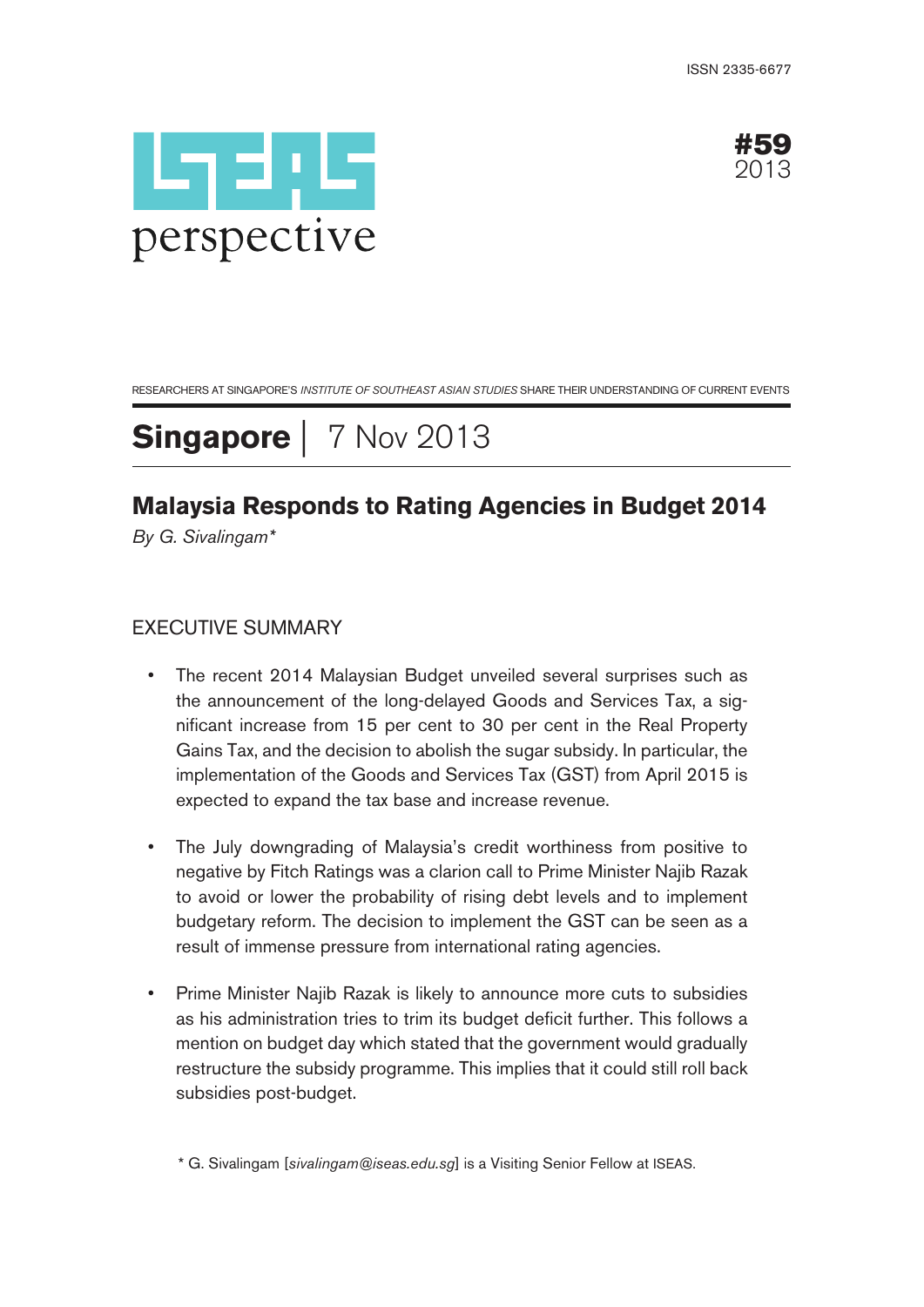- There is concern over the inflationary impact of the GST, to be pegged at 6%, on the lower income groups. The Prime Minister has tried to soft pedal the introduction of the GST by drawing on the arguments of inflation, income increases and income transfers from the government to reduce resistance to the unpopular subsidy cuts.
- The Real Property Gains Tax has been increased drastically as a cooling measure to stabilize the housing market by bringing down housing prices and making housing more affordable. In addition, the removal of the Developers Interest Bearing Scheme is expected to stamp out bulk buying by foreigners.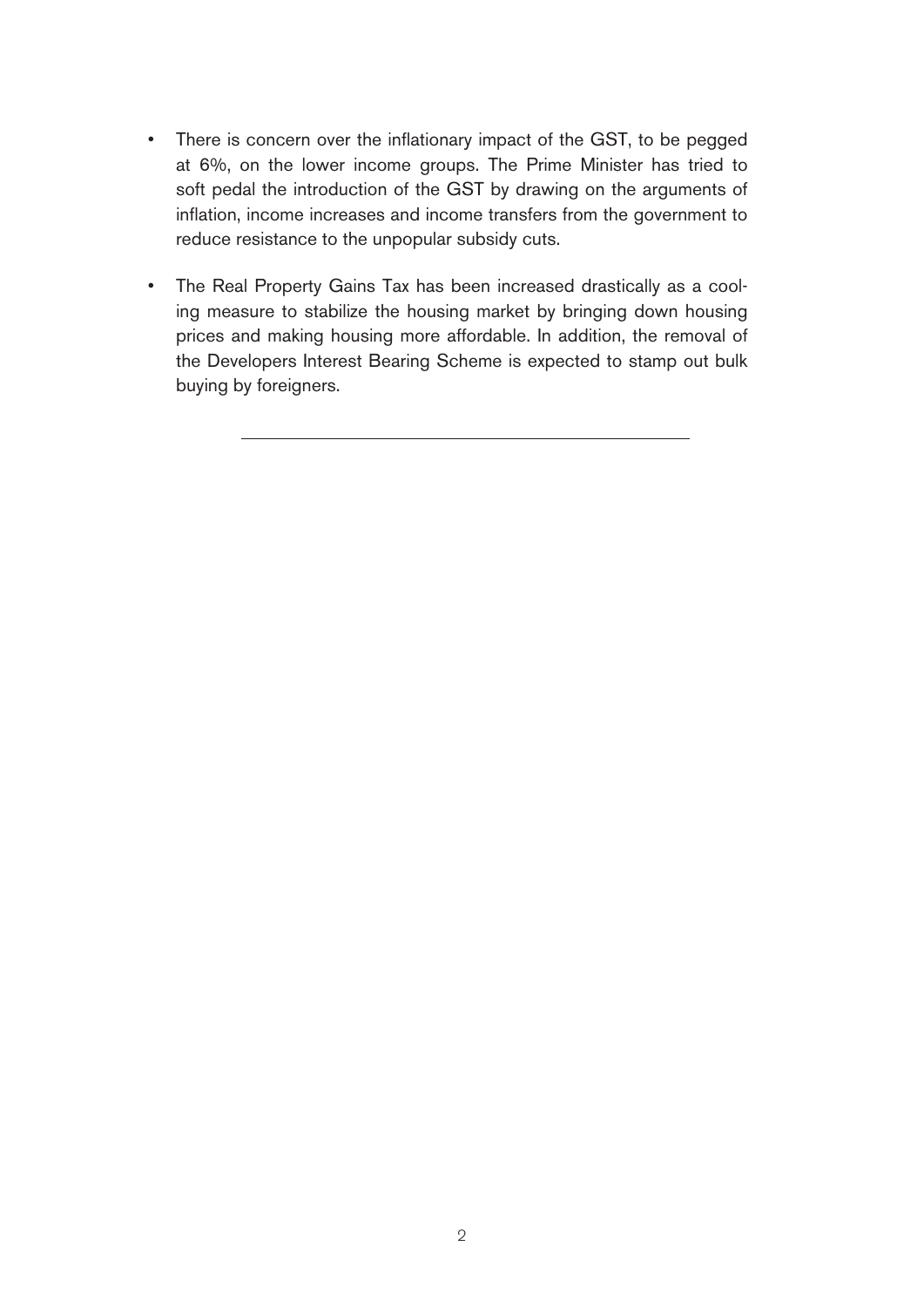#### INTRODUCTION

Malaysian Prime Minister Najib Razak presented the budget for the year 2014 in Parliament on 25 October 2013. The budget unveiled several surprises, including the announcement of the long-delayed Goods and Services Tax (GST) to be implemented in April 2015; a significant increase from 15 per cent to 30 per cent in the Real Property Gains Tax (RPGT); and the decision to abolish the sugar subsidy to fight the high diabetic rate among Malaysians under the age of 30. Although the GST has been touted as a possible remedy to boost Malaysia's tax revenues since 1998, there was still some surprise that the government had finally decided to "follow the crowd" in implementing it.

It is highly probable that the controversial GST is being implemented because of immense pressure from international rating agencies such as Fitch Ratings, and multilateral institutions such as the IMF and the World Bank. The Malaysian government is also fully confident that 17 months—between now and 15 April 2015—is sufficient time to make adequate preparations for a smooth implementation of the GST which promises to broaden the tax base. However, the 6 per cent GST was not as shocking as the 30 per cent RPGT to be imposed on capital gains on properties disposed of within 3 years of purchase for citizens and within 5 years of purchase for foreigners (The Star, October 26, 2013). While the GST will increase revenue and help narrow the fiscal deficit, the RPGT hopes not only to increase revenue but also to dampen speculative activities and Ponzi schemes in the property sector. Above all, the new measure is envisioned to make housing more affordable for citizens.

The government has thus acknowledged that there is a property or asset bubble and that many Malaysians have been priced out of the property market.

There are two important messages in the budget: to reduce the fiscal deficit as a percentage of GDP, and to cater to the basic needs of the population given that formal housing is a basic necessity. The latter is reminiscent of the federal government policy of low-cost housing to create a "property owning democracy" for the lower income group that was called for by the then Minister of Interior, Tun Dr. Ismail Abdul Rahman, in November 1961. This policy was reiterated when Tun Ismail—as Deputy Prime Minister in the aftermath of the 13 May 1969 general elections and the bloody racial riots—declared that the country should aspire to be a property owning democracy.

Prime Minister Najib, who is also Minister of Finance, is likely to announce more cuts to subsidies—the latest being the removal of the 34 sen subsidy per kilogramme for sugar—as his administration tries to trim its budget deficit further. This follows a mention in Budget 2014 which stated that the government would gradually restructure the subsidy programme, implying that it could still roll back subsidies post-budget, just like how it had cut fuel subsidies and raised the excise duty for cigarettes prior to the budget announcement. In particular, he said the 20 sen increase in gasoline prices in September 2013 was not a one-time measure and the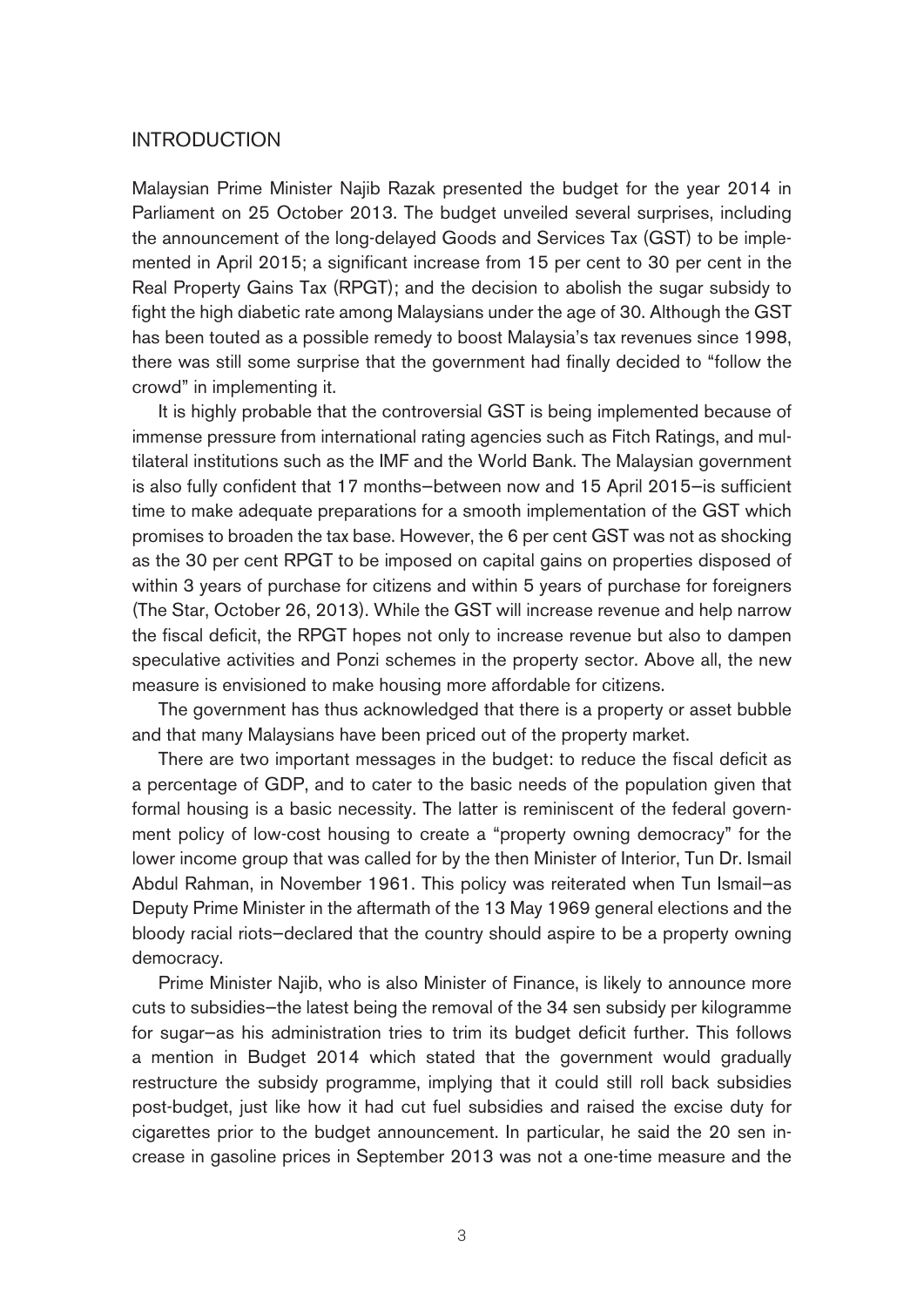petrol subsidy would be reduced gradually and in stages over the fiscal year 2014. Najib also alluded that the subsidies would be rationalized over the year to ensure that foreigners did not benefit from the subsidies and there was no smuggling or illegal trading of subsidized goods—especially oil—across borders. On the other hand, the elimination of the sugar subsidy increased the price of sugar by more than 13 per cent and although the government claims it is not inflationary, it will have an effect on prices of prepared food, especially prepared food that has a high sugar content.

#### THE GOODS AND SERVICES TAX

The need to respond to the evaluations of international rating agencies was motivated by Malaysia's trade and investment links with the rest of the world. The July downgrading of Malaysia's credit worthiness from positive to negative by Fitch Ratings was a clarion call to Najib to avoid or lower the probability of the occurrence of a twin deficit. Fitch cited rising debt levels and a lack of budgetary reform when it cut the country's rating outlook. Moody's Investors Service also voiced concern last month that the deficit may exceed 4 percent of GDP this year, and warned that the government's fiscal targets may become "increasingly out of reach" without additional measures to contain it.

The downgrading of Malaysia's credit rating will make the country unattractive as an investment destination to foreign investors including foreign portfolio investors on whom the Malaysian economy has become dependent as a source of financing. Although short term in nature, the inflow and outflow of foreign portfolio investments (FPIs) is perceived to provide a stable source of funds—except in exceptional situations like the 1997-98 Asian Financial Crisis—and the effort to reduce the fiscal deficit will increase this source of financing. A heightened credit rating will also enhance Malaysia's ability and capacity to borrow in international financial markets or float Ringgit-denominated bonds. A strong credit rating will also ensure the long-term stability of the exchange value of the ringgit. The prospect of the ringgit appreciating against the US dollar with a balanced budget or a smaller fiscal deficit is also stronger.

Deputy Prime Minister Muhyiddin Yassin has stated that the introduction of the GST will "strengthen the economy … Malaysia's [economic] rating will be at a good level and will result in foreign investors having higher confidence in us" (New Straits Times, 26 October 2013, p.3). The positive aspects of the inflow of FPI on the Kuala Lumpur Stock Market or Bursa Malaysia has also been highlighted by the Prime Minister in his Budget 2014 speech. He pointed out that the composite index of Bursa Malaysia or FBMKLCI "reached 1818 points on 24 Oct 2013, with market capitalization of RM1.66 trillion, a new record high in terms of level and value … This underscores the increasing local and foreign investor confidence in the economy" (New Straits Times, 26 October 2013, p.15).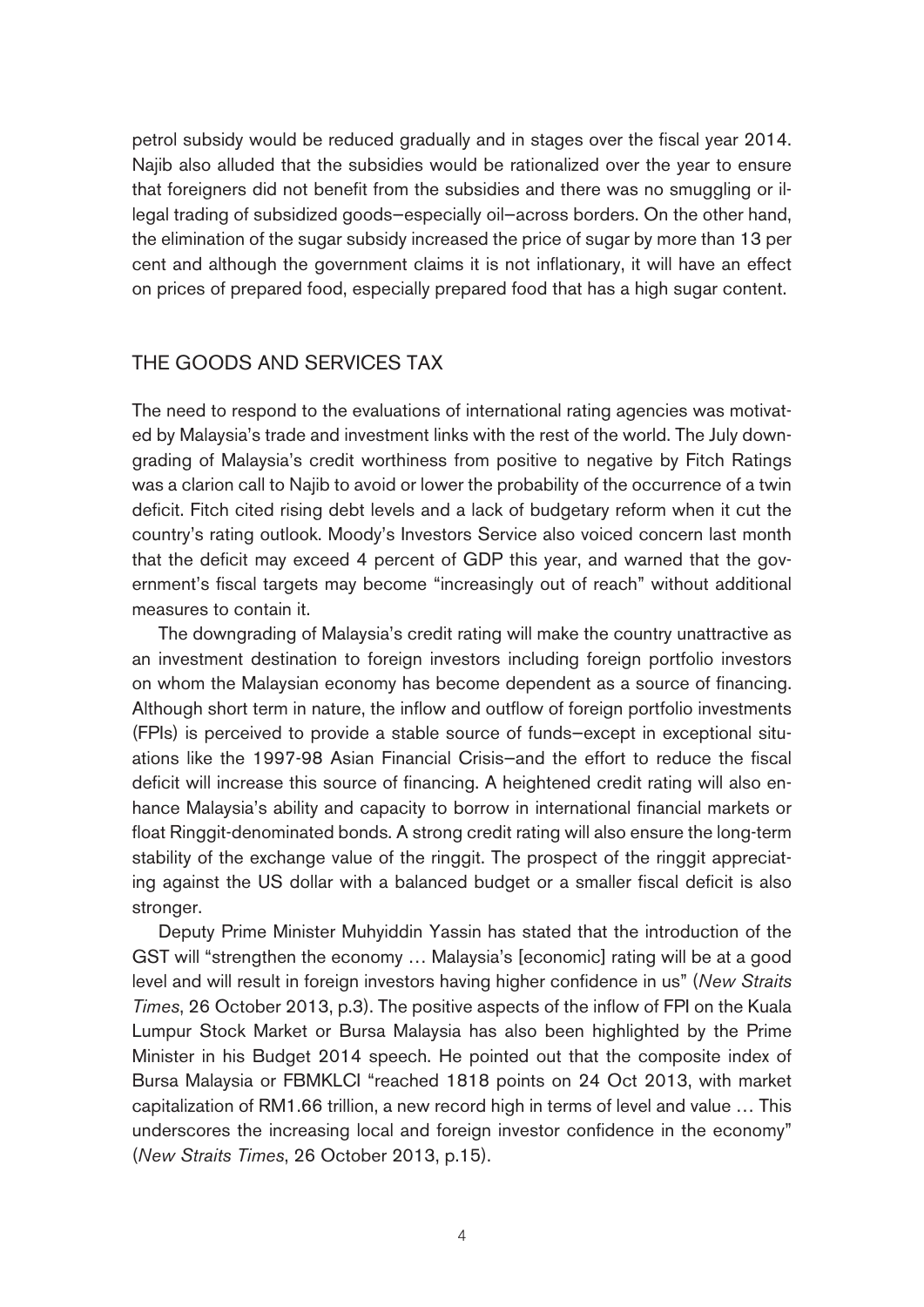The budget announcement of a GST should appease rating agencies worried about the country's substantial sovereign debt, thus lowering the risk of a further ratings downgrade. At 53.3 per cent, the country's debt-to-GDP ratio is the highest among 13 emerging Asian markets. However, although a balanced budget or a fiscal surplus will have a positive effect on foreign capital inflows in the form of foreign direct investments and foreign portfolio investments, Najib's administration has not taken draconian measures to completely close the fiscal deficit. Adopting a gradual approach rather than a "big bang" approach (or shock therapy), the government has announced that it will reduce the budget deficit from 4 per cent in 2013 to 3.5 per cent in 2014. It will then try to turn the fiscal deficit around over the years. Although the government is comfortably in power after the recent elections, it is risk averse in terms of taxing citizens too much or eliminating subsidies at one go for fear of street demonstrations and civil disturbances or riots.

It bears remembering that Prime Minister Najib Razak returned to power earlier this year with the help of a spending spree that boosted consumption. Now voters are feeling the pinch with the latest efforts to appease the rating companies. The GST which was supposed to have been implemented since 1998 has been postponed several times over the last decade and a half because of fears that it would be inflationary and would be exploited by unscrupulous businesses and traders. In fact after the Budget 2014 was announced, the President of the largest federation of trade unions—the Malaysian Trade Union Congress (MTUC)—expressed concern over the impact of the GST on lower income groups. Mr. Mohd Khalid Atan, the MTUC President went on record to state that: "On the implementation of the GST … the government must get feedback from the lower income group before its 2015 deadline to prevent traders from taking advantage of the tax at their expense" (New Straits Times 26 October 2013, p.4). Other trade unions and consumers had also expressed concern that the GST could be inflationary. Najib has countered that the GST is being implemented in a low inflationary environment of 2 per cent. According to Najib "The government believes that this is the best time to implement GST as the inflation rate is low and contained" (New Straits Times, 26 October 2013, p.18).

The Prime Minister has tried to soft pedal the introduction of the GST by stating that it is not a new tax but a tax that consolidates two existing taxes, that is, (i) the Sales Tax and (ii) the Service Tax. He has also deduced from this that the consumer will pay less since he will be paying only one tax under the GST instead of two:

As an example, if we were to buy a carbonated drink in a restaurant today, we would not notice that we are paying double taxes, which are sales and service tax. Put differently or explained in simple terms, with the GST system, consumers will only need to pay tax once and the prices of goods should be cheaper" (New Straits Times, 26 October 2013, p.7).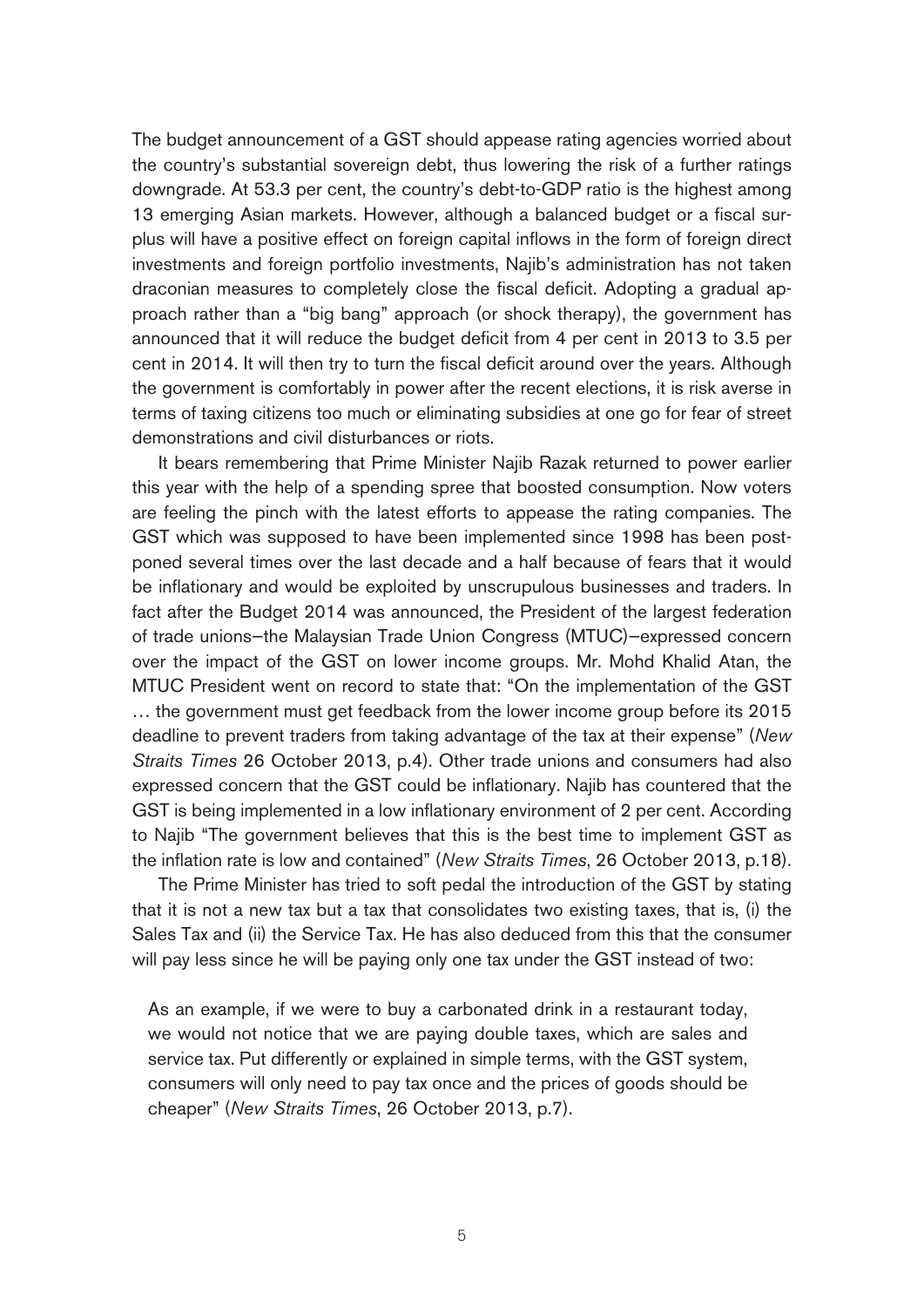He has also justified introducing the GST by arguing that more than 160 countries have implemented the GST and "that GST is proven to be a transparent, effective and fair tax system. The vast majority of nations in the world would not have implemented GST if it was disadvantageous to the people and country" (New Straits Times, 26 October 2013, p.7).

To reduce resistance to the GST, the government has exempted a long list of goods and services from the tentacles of the GST. These include basic food items such as rice, sugar, salt flour, cooking oils, lentils, herbs and spices, salted fish, cencalok, budu, and belacan. GST will also not be imposed on piped water supply, the first 200 units of electricity per month for domestic consumers, transportation services such as bus, train, LRT, taxi, ferry, boat, highway tolls as well as education and health services are exempted from GST (New Straits Times, 26 October 2013, p.18).

To increase disposable income when the GST is implemented in 2015, the government plans to provide cash assistance; reduce the income tax of individuals and reduce the maximum tax rate for individuals. To gain the support of the corporate sector for the GST, the corporate income tax will be reduced by 1 per cent to 2 per cent in 2015 and by 1 per cent in 2016. This includes small and medium enterprises (SMEs). Tax deductions will also be given to corporations that provide training to their staff to facilitate the implementation of the GST. Cost of purchasing ICT equipment and secretarial fees and tax filing fee are allowed as tax deductions for the years of assessment 2014 and 2015.

### THE REAL PROPERTY GAINS TAX

As noted earlier, an RPGT of 30 per cent will be levied if the property is disposed within 3 years of acquisition. However, if it is disposed within 4 years of acquisition, the RPGT is 20 per cent; and if it is disposed within 5 years of acquisition, it is 15 per cent. To dissuade foreigners from purchasing affordable housing, foreigners are only allowed to purchase property that is valued at RM1 million or more, whereas previously they could own property costing more than RM0.5 million. The question on many lips is whether the RPGT will be able to bring down property prices which in some areas has more than doubled in two years? The Malaysian National House Buyers Association (HBA) is hopeful that the RPGT will make housing affordable to common people again.

The National HBA has endorsed the RPGT as "an excellent mathematical formula" to curb speculation (New Straits Times, 26 October 2013 p.9). The National HBA Secretary General Chang Kim Loong has gone on record to state that "We have consistently called for government intervention to prevent a 'homeless generation' of young adult Malaysians from emerging, especially in urban and suburban areas whom, if not for wild speculation, would be able to buy their own houses" (New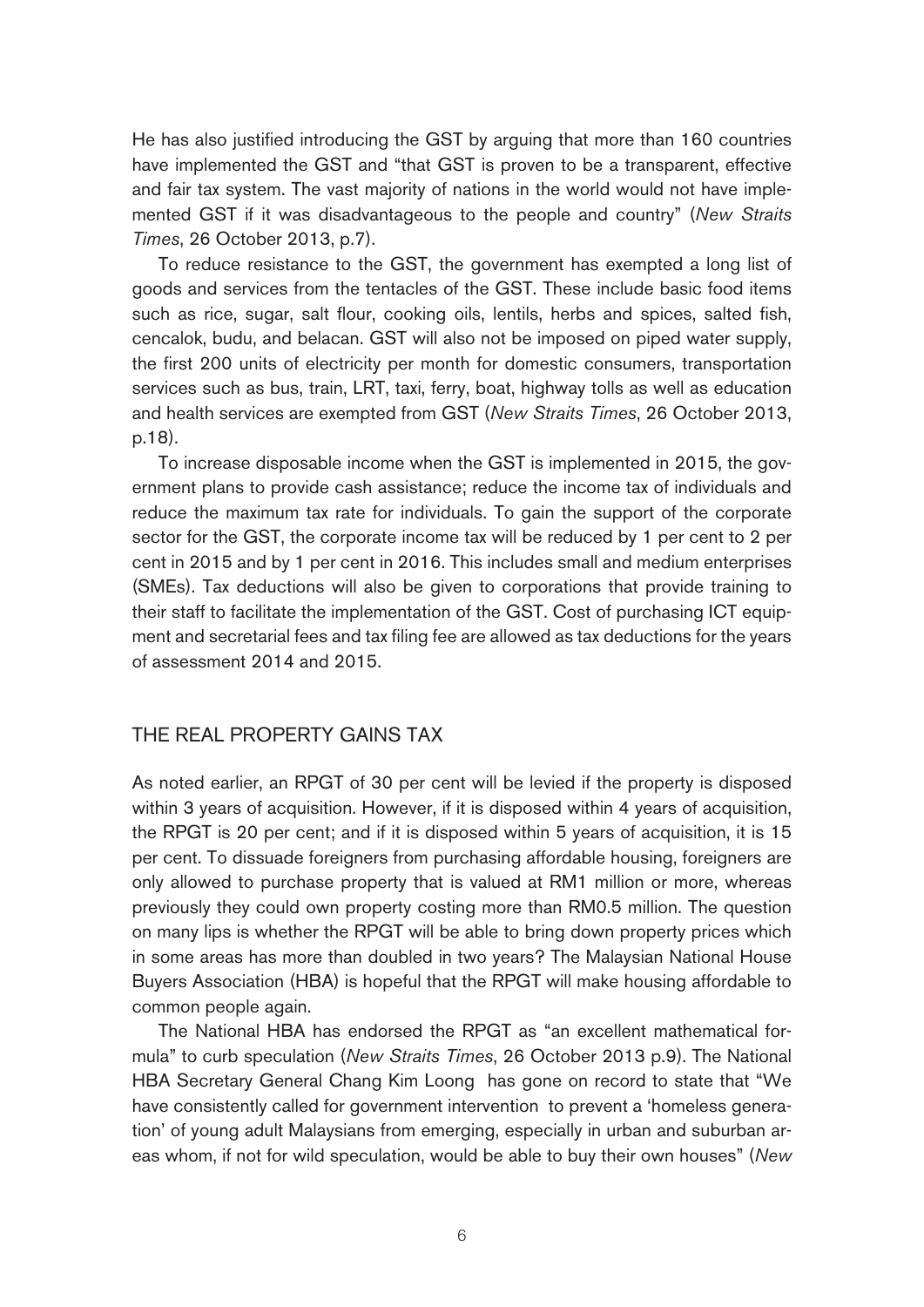Straits Times, 26 October 2013, p.9). In addition, the removal of the developers interest bearing scheme (DIBS)—which enabled buyers to pay a 5% or 10% down payment with mortgage payments kicking in only after the property is completed would also stamp out bulk buying by foreigners.

The exemption of RPGT between 2007 and 2009 and the entry of DIBS in early 2009 created fertile ground for speculation. Home prices increased by between 20 per cent and 30 per cent annually in urban centres (The Star Online, 26 October 2013). It is likely that the RPGT—as well as the removal of the DIBS—may bring down property prices. If a person bought a property for speculation when the real property gains tax was minimal then by buying plenty of units he can create an artificial shortage. The demand will be there if the next purchaser thinks he can speculate and make money and not pay any taxes. However, with a very high RPGT, there will be a shortage of buyers—because new buyers are dissuaded or discouraged by the fact that they have to pay high taxes if they dispose of the property early—and demand will fall among speculators. Those holding onto units for speculative purposes will be caught out as a result of this fall in demand. In this way the RPGT can be considered a punitive measure targeted at those who are not genuine house buyers.

Foreign buyers may also be caught unawares especially if they have property that is valued at less than RM1 million because there will be no demand for these units of property from foreigners. Foreigners owning property valued at less than RM1 million will then have to depend on demand from the local population who may be able to force down the price of these properties as they may not have the ability or capacity to purchase the property at a price that is favourable to the foreign owner. It bears noting that there is a very limited supply of urban properties priced above RM500,000 outside Kuala Lumpur, Selangor, Penang and Johor Bahru, Properties which are priced above RM1 million outside the four states is almost non-existent.

The RPGT has drawn support from the Mentri Besar of Johor. The southern Malaysian state houses the Iskandar Development Region (IDR) where many foreigners have bought houses. According to Mohamed Khalid Nordin, the Mentri Besar or Chief Minister of Johor, "The rise in the real property gains tax will curb property speculation and ensure sufficient supply of houses in the market as well as correct the property purchase funding mechanism so that it will not burden the people" (New Straits Times, 26 October 2013, p.9).

#### **CONCLUSION**

The introduction of the GST is by no means a popular measure. But as the GST will only be implemented in 17 months from now, there may be a chance that the government may be persuaded to change its mind especially if there are increases in exports, rate of real GDP growth, current account balance of the balance of payments, oil prices and/or government revenues during this period. While the subsidy cuts on